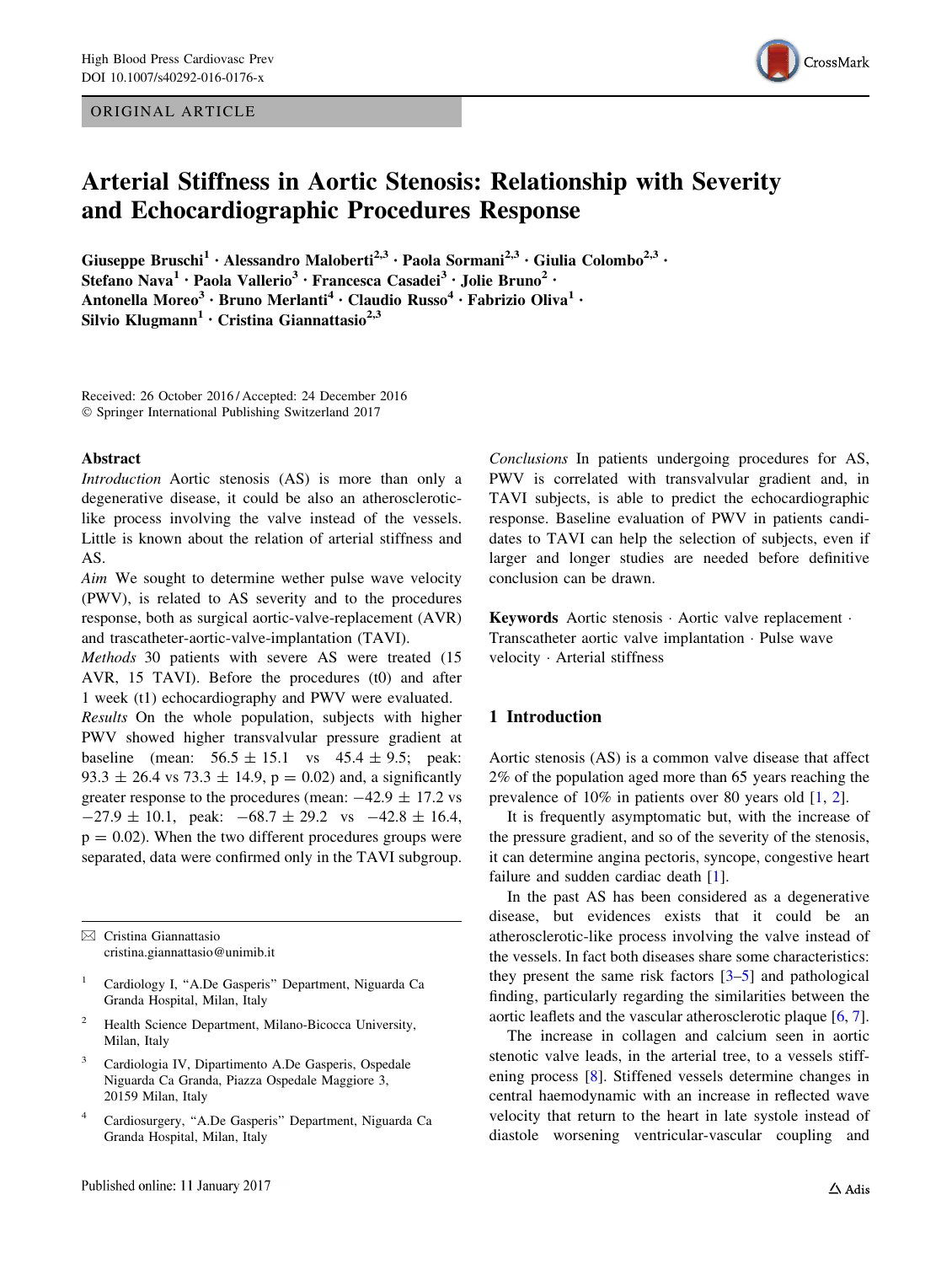inducing an additional load to the left ventricle [[9\]](#page-8-0). This can further deteriorate the heart function in frail patients such as the one with AS, in this situation even a slight increase in afterload is sufficient to determine an excessive myocardial oxygen demand, to impair ventricular relaxation and to determine subendocardial ischemia [[10\]](#page-8-0).

Surgical aortic valve replacement (AVR) is considered the gold standard for the management of patients with symptomatic severe AS [[1](#page-7-0), [2](#page-7-0)], however, transcatheter aortic valve implantation (TAVI) is increasingly used as an option for patients at very high surgical risk [[11,](#page-8-0) [12\]](#page-8-0).

Since they share the same pathological process it might be expected that arterial stiffness evaluation could predict the severity of AS as well as the response to the procedures. Nevertheless to date little is know about the relation of arterial stiffness and AS [\[14–19](#page-8-0)]. With this background in mind we sought to determine wether Pulse Wave Velocity (PWV), i.e. the gold standard for arterial stiffness evaluation, is related to AS severity and to the procedures response, both as AVR and TAVI.

# 2 Materials and Methods

## 2.1 Study Population

Patients with symptomatic severe AS undergoing AVR or TAVI at Niguarda Hospital (Milan, Italy), between June 2012 and April 2013 were recruited. Subjects agreed to participate in the study after being informed of its nature and purpose. The study protocol complies with the Declaration of Helsinki (as revised in 2004) [\[20](#page-8-0)] and was approved by the Ethics Committee of the Institution involved.

For both groups exclusion criteria were an age less than 18 years, pregnancy, and atrial fibrillation (AF) at the enrollment visit. Patients were evaluated at time 0 (the day before the procedures) and after 1 week from the AVR or TAVI (time 1). The collected data at time 0 included a full medical history (on CV risk factors including overweight, smoking habit, diabetes mellitus, history of previous CV events and CV and antihypertensive drugs consumption), blood samples with routine chemistry assessment (serum creatinine, glucose and total and fractionated cholesterol) and a complete physical examination including height and body weight, which allowed calculation of body mass index (BMI—  $Kg/m<sup>2</sup>$ ). After 10 min of rest in the supine position, heart rate (HR) and brachial blood pressure (BP) was measured 3 times from the right arm using an oscillometric device (OMRON Healthcare Europe, Hoofddorp, The Netherlands). Finally, keeping the subject in the same position, BP measurements was followed by PWV and

trans-thoracic echocardiographic evaluation that were repeated after one week from the procedures.

Glomerular filtration rate was estimated (eGFR) by the modification of diet in renal disease (MDRD) equation [\[21](#page-8-0)].

## 2.2 Pulse Wave Velocity

Aortic stiffness was evaluated by PWV between the carotid and the femoral artery of the right side with the patient in the supine position. The pressure pulse waveforms were simultaneously obtained at the two arterial sites using an automatic device (Complior, Colson; Alam Medical, Paris, France) and their distance calculated by taking the distance between hip and neck via a rigid ruler. PWV was automatically provided as the ratio (meters per second) of the delay between the feet of the pressure wave at the second vs the first point and the distance between the two vessels. Distance measurements was corrected by a 0.8 factor accordingly to the PWV measurement methods consensus documents which states to use the subtraction methods instead of the direct one when assessing the distance between the two measurements points [\[23](#page-8-0)]. Each data acquisition included at least 10 consecutive cardiac beats for the information to include the complete respiratory cycle. The mean of two acquisitions was used for the analysis.

In our laboratory the intra-session within- and betweenoperator variability of PWV amounts, respectively to a coefficient of variation of the mean value of 2 and to 4%, the corresponding value for the inter-session between-operator variability being 4%.

## 2.3 Echocardiography

Two-dimensional echocardiograms were performed by an experienced cardiologist using a dedicated ultrasound machine (SONOS 5500; Philips Healthcare, Andover, Massachusetts, USA with an ultrasound transducer of 2.5 MHz.). Two-dimensional high frame rate gray-scale loops of four-chamber, two-chamber, and three-chamber views with average frame rate of 90 frames per second were used in order to measure left ventricular end-diastolic diameter (LVEDD), inter-ventricular septum, posterior wall thickness and ejection fraction (EF) by the simpson method. A complete study of the aortic valve including morphology and transvalvular gradients were also done before and after the procedures following standard methods [\[24](#page-8-0)]. From the apical five-chamber view, the peak velocity beneath the aortic valve was assessed by pulsed Doppler, and the peak velocity across the valve was assessed using continuous wave Doppler. Pressure gradients were calculated using the modified Bernoulli equation. AV leaflets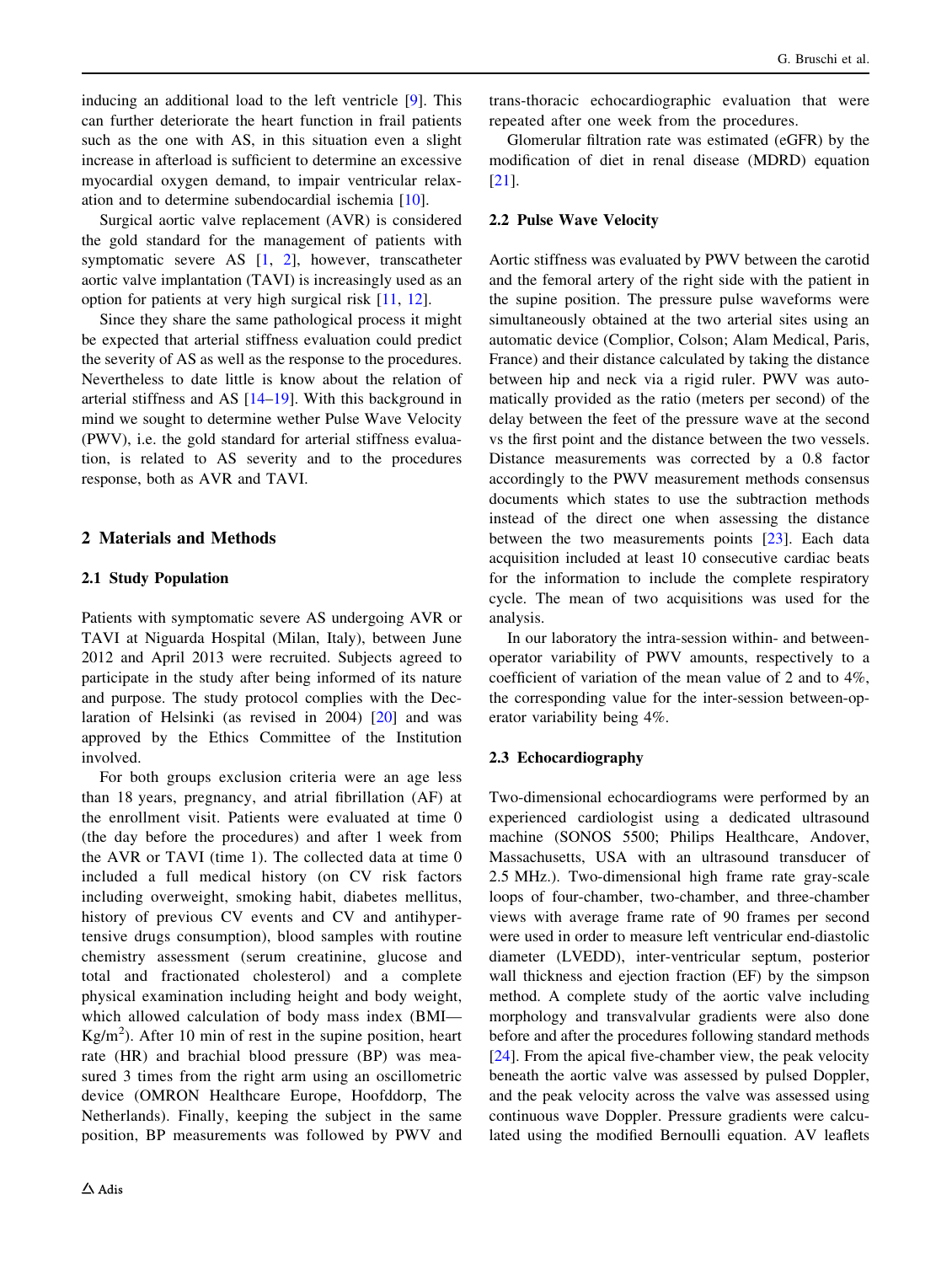morphology and calcifications were evaluated from the parasternal long- and short-axis views.

### 2.4 Procedures

Surgical intervention for AVR was done during extracorporeal circulation, cardioplegia and full anticoagulation, through median sternotomy and a transverse aortotomy 1–2 cm above the sinotubular junction, the diseased valve was excised and followed by the removal of calcium deposits from the aortic annulus. After that the prosthetic valve (stented) was inserted.

Transcatheter procedures was done in 8 patients with CoreValve and in seven patients with Direct Flow valver implantation. The choice of the valve type was based on operator preference and it was performed using standard protocol [\[22](#page-8-0)]. CoreValve is a tricuspid porcine prosthesis (CoreValve; Medtronic Inc, Luxembourg) mounted and sutured within a self-expandable frame made of nitinol while Direct Flow (Direct Flow Medical, Santa Rosa, CA, USA) has conformable sealing rings, which minimizes aortic regurgitation and permits full hemodynamic assessment of valve performance prior to permanent implantation. In both cases a balloon aortic valvuloplasty was performed and subsequently, the prosthetic valve (of a dimension accordingly to aortic annulus) was retrogradely introduced and deployed in the position of the native aortic valve.

#### 2.5 Statistical Analysis

Data obtained in each subject were averaged, and individual data were summed and expressed as means  $(\pm SD)$ , for the whole patients and separately for AVR and TAVI subjects. Between-group differences were assessed by Student t, Wilcoxon and  $\chi^2$  tests (or Fisher exact test when needed) for normally distributed, non-normally distributed and categorical variables, respectively. Pearson's or Spearman's correlation coefficients were used, as appropriate, to test the association between variables. We performed linear regression using the additive model and adjusting for covariates determined by stepwise regression. We used PWV as the dependent variables with age, baseline SBP and peak and mean transvalvular pressure gradient as covariates for multivariate adjustments.

Patients were than divided into subgroup accordingly to the median PWV value (10.4 cm/s for the whole population, 10.2 cm/s for the AVR subjects and 10.7 cm/s for the TAVI group) and to its increase or decrease at the follow-up visit.

SPSS 13.0 (SPSS, IBM, United States) was used for the statistical analyses and a p value  $\langle 0.05 \rangle$  was taken as the level of statistical significance.

## 3 Results

## 3.1 Baseline Characteristics and Follow-up Evaluation

Table [1](#page-3-0) shows demographic, haemodynamic, biochemical, clinic, PWV and echocardiography data of the enrolled subjects for the whole population and divided in AVR and TAVI subgroups. A total of 30 patients (15 AVR and 15 TAVI) were evaluated with an average age of 79.3  $\pm$  6.3 years. They present a consistent prevalence of hypertension (73.3%), coronary artery disease (CAD 33.3%) and diabetes (20.0%) while only 1 patient actively smokes (6.6%). Cardiovascular risk factor were enough controlled as demonstrated by the average BP values (138.0/73.5  $\pm$  19.8/ 18.6 mmHg), glycaemia (94.0  $\pm$  18.5 mg/dL) and total and LDL cholesterol  $(169.9 \pm 53.8)$  and  $94.6 \pm 20.1$  mg/dL, respectively). Regarding AS, peak and mean transvalvular pressure gradient were  $84.4 \pm 23.9$  and  $51.1 \pm 13.6$ , respectively suggestive of a severe stenosis. Finally PWV showed an average value of  $11.0 \pm 3.6$  cm/s.

When baseline characteristics of the two different groups were compared, TAVI patients were older  $(82.1 \pm 4.9 \text{ vs } 76.5 \pm 6.4 \text{ years}, p = 0.01)$  and present more frequently dislipidemia (60.0 vs 33.3%) and diabetes (33.3 vs 6.6%). All the remaining variables including BP values, transvalvular pressure gradient, EF and PWV were superimposable between the two groups.

One week after procedures (t1) clinic variables, PWV and echocardiography were repeated (Table [1](#page-3-0)). In the whole population a decrease in SBP with a slightly increase in HR was shown at time 1 associated with a good echocardiographic response to the procedures with a statistically significant average decrease in transvalvular pressure gradient of  $-59.0 \pm 27.8$  and  $-36.9 \pm 16.3$  for the peak and mean gradient, respectively  $(p<0.01$  for peak and mean transvalvular gradient at follow-up vs baseline evaluation). On the contrary EF and PWV did not show any change at the follow-up evaluation.

When patients were divided accordingly to the two different procedures AVR subjects shown a significant decrease in SBP associated with an increase in HR that was not present in TAVI group. Instead both groups showed a superimposable decrease in aortic transvalvular pressure gradient as well as no significant changes in EF and PWV values.

#### 3.2 Pulse Wave Velocity Analysis

Table [2](#page-4-0) presents the data of the enrolled subjects divided into high and low PWV accordingly to its median value. In the whole population high vs low PWV subjects were more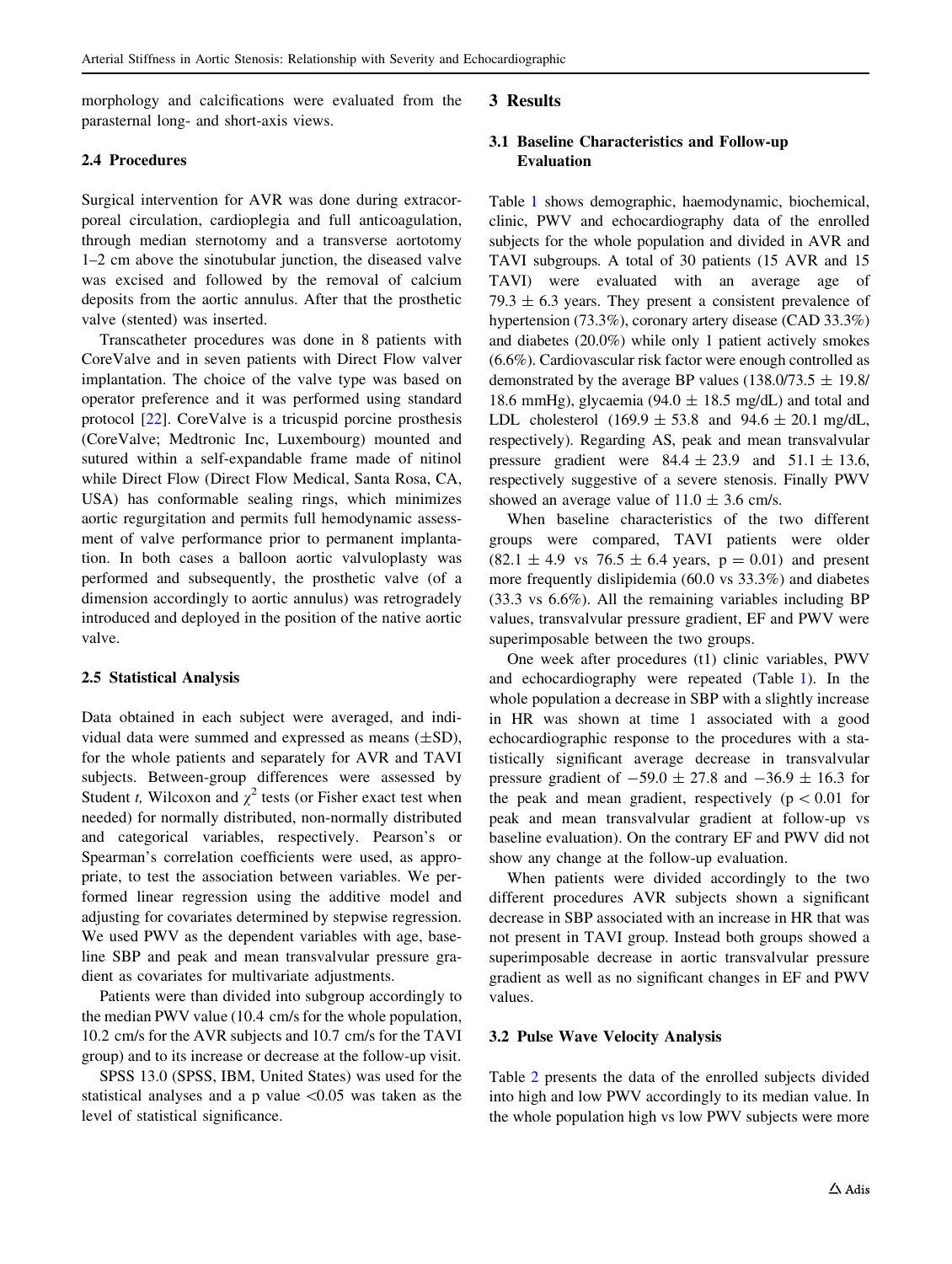<span id="page-3-0"></span>Table 1 Demographic, haemodynamic, biochemical, clinic, PWV and echocardiography data of the enrolled subjects for the whole population and for AVR and TAVI groups

|                                          | All patients          | <b>AVR</b>         | <b>TAVI</b>       | p value (AVR vs TAVI) |
|------------------------------------------|-----------------------|--------------------|-------------------|-----------------------|
| Number                                   | 30                    | 15                 | 15                |                       |
| Age (years, SD)                          | 79.3(6.3)             | 76.5(6.4)          | 82.1 (4.9)        | 0.01                  |
| Female $(\% )$                           | 50.0                  | 40.0               | 60.0              | 0.12                  |
| SBP t0 (mmHg)                            | 138.0 (19.8)          | 141.7(20.6)        | 134.3 (18.9)      | 0.31                  |
| SBP t1 (mmHg)                            | $129.2 (18.6)^*$      | $124.0(19.3)*$     | 134.5(17.1)       | 0.62                  |
| DBP t0 (mmHg)                            | 73.5(8.7)             | 75.0(9.8)          | 72.0(7.5)         | 0.35                  |
| DBP t1 (mmHg)                            | 70.3(10.4)            | 68.2 (11.8)        | 72.3 (8.58)       | 0.28                  |
| HR t0 (bpm)                              | 66.8 (14.6)           | 65.5(10.7)         | 68.1(18.1)        | 0.62                  |
| HR t1 (bpm)                              | $73.1 (9.3)^*$        | $77.7(9.2)^*$      | 68.5(7.3)         | 0.07                  |
| BMI $(kg/m2)$                            | 25.2(3.6)             | 25.1(3.8)          | 25.2(3.5)         | 0.96                  |
| Hypertension (%)                         | 73.3                  | 73.3               | 73.3              | $\mathbf{1}$          |
| Dislipidemia (%)                         | 46.6                  | 33.3               | 60.0              | 0.04                  |
| Diabetes mellitus (%)                    | 20.0                  | 6.6                | 33.3              | 0.002                 |
| CAD $(\% )$                              | 33.3                  | 26.6               | 40.0              | 0.06                  |
| Actual smoking (%)                       | 3.3                   | $\mathbf{0}$       | 6.6               | -                     |
| Glycemia (mg/dL)                         | 94.0 (18.5)           | 92.1(8.2)          | 69.0(25.7)        | 0.59                  |
| Total cholesterol (mg/dL)                | 169.9(53.8)           | 184.8 (18.6)       | 154.9 (72.6)      | 0.22                  |
| LDL cholesterol (mg/dL)                  | 94.6(20.1)            | 105.3(16.7)        | 83.8 (52.1)       | 0.23                  |
| GFR (mL/min)                             | 65.0(24.8)            | 70.6(16.4)         | 59.5 (30.6)       | 0.21                  |
| EF t0                                    | 0.56(0.15)            | 0.52(0.18)         | 0.59(0.11)        | 0.32                  |
| $\Delta$ EF t1                           | 0.0(0.2)              | 0.0(0.2)           | 0.0(0.07)         | 0.21                  |
| Peak transvalvular grad. (mmHg)          | 84.4 (23.9)           | 81.8 (17.0)        | 86.5(28.7)        | 0.62                  |
| Mean transvelvular grad. med (mmHg)      | 51.1 (13.6)           | 50.1(9.4)          | 52.1 (16.9)       | 0.69                  |
| $\Delta$ Peak transvalvular grad. (mmHg) | $-59.0(27.8)^{#}$     | $-55.4(18.1)^{\#}$ | $-61.5(33.5)^{#}$ | 0.61                  |
| $\Delta$ Mean transvelvular grad. (mmHg) | $-36.9$ $(16.3)^{\#}$ | $-35.5(7.9)^{\#}$  | $-38.0(21.1)^{#}$ | 0.71                  |
| PWV $t0$ (cm/s)                          | 11.0(3.6)             | 11.2(4.3)          | 10.9(2.8)         | 0.79                  |
| $\Delta$ PWV t1 (cm/s)                   | 0.4(2.4)              | 0.4(2.4)           | 0.3(2.5)          | 0.97                  |

SBP systolic blood pressure, DBP diastolic blood pressure, HR heart rate, BMI body mass index, CAD coronary artery disease, LDL low density lypoprotein, GFR glomerular filtration rate, EF ejection fraction, PWV pulse wave velocity

 $*$  p  $< 0.05$  for follow-up vs baseline evaluation

 $*$  p  $< 0.01$  for peak and mean transvalvular gradient at follow-up vs baseline evaluation

frequently female and diabetic and present higher baseline SBP, their mean PWV values were  $13.4 \pm 3.6$  and  $8.7 \pm 1.3$  cm/s, respectively. Of note they present higher transvalvular mean and peak pressure gradient at baseline (mean:  $56.5 \pm 15.1$  vs  $45.4 \pm 9.5$ , peak:  $93.3 \pm 26.4$  vs 73.3  $\pm$  14.9, p = 0.02 for both comparison; for high vs low PVW group, respectively—Fig. [1\)](#page-5-0) and, moreover, a significantly better echocardiographic response to the procedures (mean:  $-42.9 \pm 17.2$  vs  $-27.9 \pm 10.1$ ; peak:  $-68.7 \pm 29.2$  vs  $-42.8 \pm 16.4$ , p = 0.02 for both comparison—Fig. [2\)](#page-5-0).

When patients were divided accordingly to the two different procedures in AVR subgroup high PWV subjects did not differ for any variables except for PWV baseline values when compared to low PWV patients (Figs. [1](#page-5-0), [2](#page-5-0)).

In TAVI subgroup high PWV subjects were more frequently female and diabetic and present higher baseline SBP. Of note high PWV subjects respond significantly better to the procedure when compared to low PWV patients (mean:  $-48.6 \pm 22.3$  vs  $-23.8 \pm 5.3$ , p = 0.02; peak:  $-76.6 \pm 37.7$  vs  $-41.3 \pm 9.2$ , p = 0.04; for high vs low PVW, respectively—Fig. [2\)](#page-5-0).

Finally we divided patients in two subgroup depending on whether they increase or decrease they PWV values at follow-up evaluation (Table [3\)](#page-6-0). In all subjects and AVR and TAVI subgroups no differences where seen between the two subgroups particularly regarding the procedures response.

As shown in Table [4](#page-7-0), at univariate correlation analysis in all subjects baseline PWV correlates with t0 SBP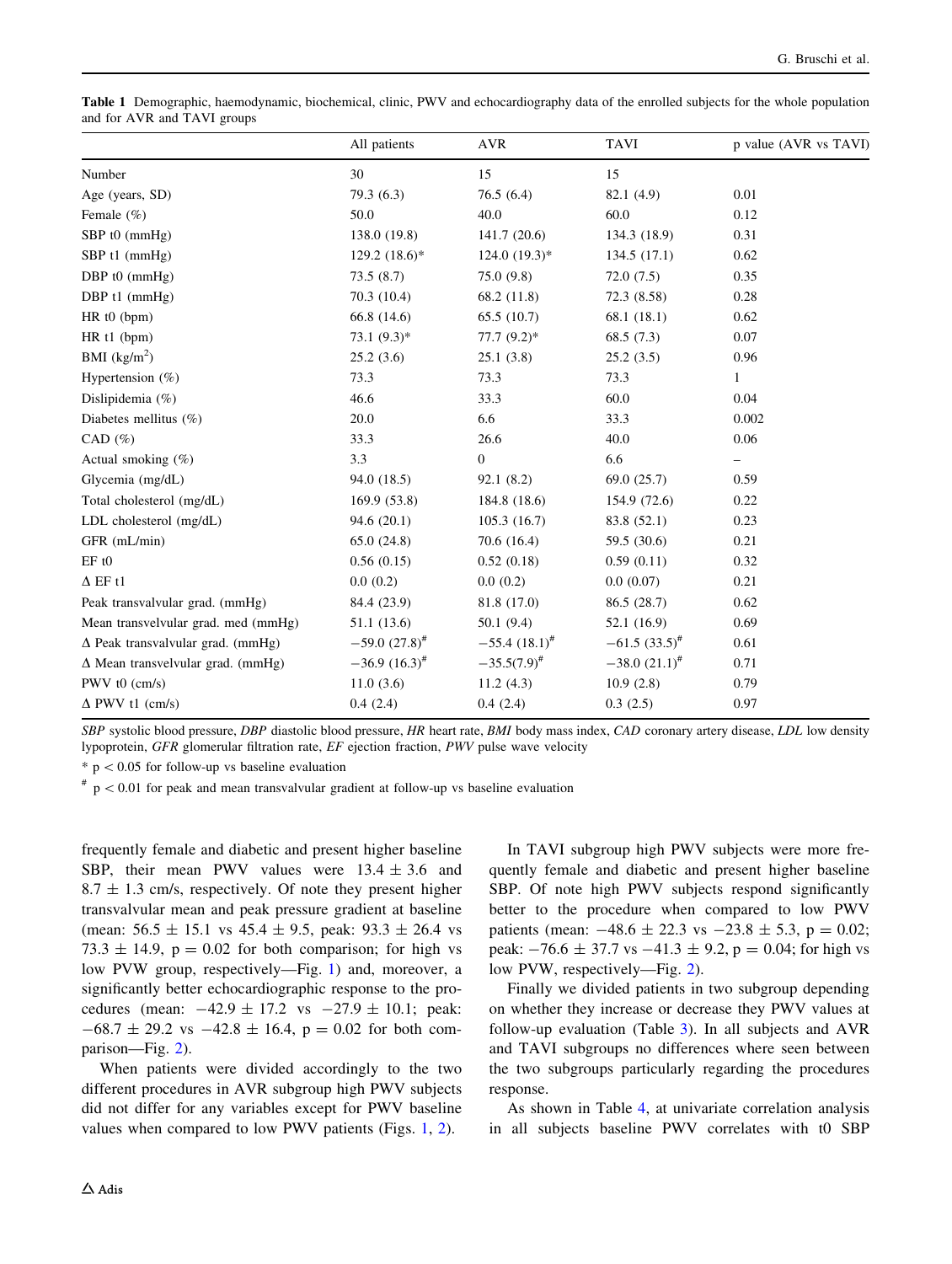| ļ<br>֧֧ׅ֧֧֧֧֧֧֧֧֧֧ׅ֧֧ׅ֧֧֚֚֚֚֚֚֚֚֚֚֚֚֚֚֚֚֚֚֚֚֚֝֓֡֓֕֓֓֡֡֡֬֜֓֓֓֡֓֡֬֓֓֓֓֓֓֓֜֓֝֬֜֓֬֝֬                              |                      |
|---------------------------------------------------------------------------------------------------------------|----------------------|
| $5 - 7$                                                                                                       |                      |
| $\overline{\phantom{a}}$                                                                                      |                      |
|                                                                                                               |                      |
|                                                                                                               |                      |
| ֧֦֦֦֦֦֦֦ׅ֦֦֦֧ׅ֦֧ׅ֦֧ׅ֦֧ׅ֧ׅ֧ׅ֧֧ׅ֧ׅ֧֧ׅ֧֧֧֧֛֛֛֛֛֛֛֛֛֛֛֛֛֛֛֛֛֛֛֛֛֚֚֚֚֚֚֚֚֚֚֚֝֝֝֜֝֝֜֜֝֝֬֜֜֓֜֜֓֜֓֜֝֜֜֓֜֝֬֜֜֜֜֜֜֜֜֜֜֜ |                      |
|                                                                                                               |                      |
| i                                                                                                             |                      |
| i                                                                                                             |                      |
| $\ddot{\phantom{0}}$                                                                                          |                      |
|                                                                                                               |                      |
|                                                                                                               |                      |
|                                                                                                               | t<br>$\frac{1}{2}$   |
| $\overline{a}$<br>.<br>أ                                                                                      | $\ddot{\phantom{0}}$ |

<span id="page-4-0"></span>

|                                   | All patients          |                                                            |                  | <b>AVR</b>                  |                            |                  | TAVI                |                   |                   |
|-----------------------------------|-----------------------|------------------------------------------------------------|------------------|-----------------------------|----------------------------|------------------|---------------------|-------------------|-------------------|
|                                   | High PWV              | PWV<br>Low                                                 | p value (t test) | High PWV                    | Low PWV                    | p value (t test) | High PWV            | Low PWV           | p value (t test)  |
| Number                            | 15                    | $\overline{15}$                                            |                  |                             |                            |                  |                     |                   |                   |
| Age (years, SD)                   | 81.0(4.2)             | 77.6 (7.6)                                                 | $0.\overline{3}$ | 76.7 (6.1)                  | 76.3 (7.2)                 | 0.91             | 82.3(4.2)           | 82.0(6.1)         | 0.91              |
| Female $(\%)$                     | 66.6                  | 33.3                                                       | 0.03             | 37.5                        | 42.8                       | 0.76             | 87.5                | 41.5              | 0.03              |
| $SBP$ t0 ( $mmHg$ )               | 147.1 (18.7)          | 128.9                                                      | 0.009            | 147.8 (18.3)                | 134.7 (22.1)               | 0.23             | 143.8 (20.6)        | 123.6(9.5)        | 0.03              |
| SBP t1 (mmHg)                     | 133.3 (17.5)          | $(16.8)$<br>$(19.5)$<br>125.1                              | 0.23             | $121.9(14.1)$ *             | 126.4 (24.9)               | 0.66             | 141.3 (16.2)        | 126.7 (15.6)      | $\overline{0.11}$ |
| DBP t0 $(mmHg)$                   | 73.7 (8.8)            | (8.9)<br>73.3(                                             | 0.91             | 76.9 (9.9)                  | 72.9(9.9)                  | 0.44             | 71.9(9.2)           | 72.1(5.6)         | 0.36              |
| DBP t1 (mmHg)                     | 71.1 (10.5)           | (10.6)<br>69.5                                             | 0.68             | 68.3 (12.7)                 | 68.1 (11.5)                | 0.98             | 73.1 (7.1)          | 71.4 (11.1)       | 0.72              |
| HR <sub>t0</sub> (bpm)            | 71.5(18.3)            | $(7.8)$<br>62.1                                            | 0.08             | 70.5(10.4)                  | 61.3(7.6)                  | 0.09             | 72.3(23.4)          | 63.4(8.6)         | 0.36              |
| HR <sub>t1</sub> (bpm)            | 71.7(9.4)             | (9.4)<br>74.6                                              | 0.41             | $77.5 (9.2)$ *              | 78.0 $(9.7)$ *             | 0.92             | 67.5(6.1)           | 69.7(8.9)         | 0.57              |
| BMI $(kg/m^2)$                    | 25.1(3.4)             | (3.9)<br>25.2                                              | 0.94             | 25.4(3.4)                   | 24.9 (4.4)                 | 0.82             | 26.0 (3.9)          | 24.3(3.1)         | 0.38              |
| Hypertension $(\%$                | 80.0                  | 66.6                                                       | 0.48             | 87.5                        | 57.1                       | 0.23             | 87.5                | 57.1              | 0.22              |
| Dislipidemia (%)                  | 46.6                  | 53.3                                                       | 0.52             | 25.0                        | 42.8                       | 0.09             | 62.5                | 57.1              | 0.35              |
| Diabetes mellitus (%)             | 33.3                  | 6.6                                                        | 0.005            | 12.0                        |                            |                  | $50.0$              | 14.0              | 0.007             |
| CAD $(\%)$                        | 33.3                  | 33.3                                                       | 0.99             | 25.0                        | 28.7                       | 0.85             | 25.0                | 57.1              | 0.03              |
| Actual smoking $(\%)$             |                       | 6.6                                                        |                  |                             |                            |                  |                     | 14.2              |                   |
| Glycemia (mg/dL)                  | 97.1 (26.5)           | (8.6)<br>91.5(                                             | 0.45             | 88.9 (9.5)                  | 95.4 (9.5)                 | 0.14             | 106.8(34.3)         | 86.7 (11.1)       | 0.17              |
| Total cholesterol (mg/dL)         | 167.1 (53.9)          | 173.2 (56.9)                                               | 0.81             | 185.9 (19.9)                | 182.3 (18.6)               | 0.83             | 111.0 (27.7)        | 184.2(80.4)       |                   |
| LDL cholesterol (mg/dL)           | 87.2 (28.1)           |                                                            | 0.36             | 104.4 (13.2)                | 107.3 (26.7)               | 0.81             | 57.3 (19.9)         | 101.5(60.7)       | $0.12$<br>$0.21$  |
| GFR (mL/min)                      | 62.5(27.7)            | $\begin{array}{c} 103.6 (49.9) \\ 67.5 (22.2) \end{array}$ | 0.58             | 71.1(16.1)                  | 70.7 (17.9)                | 0.90             | 63.5 (36.5)         | 54.9 (24.2)       | 0.61              |
| EF t $0$                          | 0.57(0.12)            | 0.54(0.12)                                                 | 0.67             | 0.57(0.11)                  | 0.56(0.12)                 | 0.88             | 0.66(0.04)          | 0.59(0.07)        | $0.22$<br>$0.71$  |
| $\Delta$ EF t1                    | $-0.01(0.33)$         | $+0.01(0.08)$                                              | 0.89             | $-0.1(0.2)$                 | 0.01(0.09)                 | 0.54             | $-0.01(0.08)$       | 0.01(0.07)        |                   |
| Peak transvalvular grad. (mmHg)   | 93.3 (26.4)           | 73.3 (14.9)                                                | 0.02             | 87.0 (14.9)                 | 74.6 (18.5)                | 0.22             | 69.9 (35.1)         | 74.6 (13.3)       | 0.13              |
| Mean transvalvular grad. (mmHg)   | 56.5 (15.1)           | 45.4 (9.5)                                                 | 0.02             | 52.9(6.1)                   | 47.3 (11.5)                | 0.28             | 59.1 (20.2)         | 44.1 (7.5)        | $0.08\,$          |
| A Peak transvalvular grad. (mmHg) | $-68.7 (29.2)^{4}$    | $-42.8$ $(16.4)^{\#}$<br>$-27.9$ $(10.1)^{\#}$             | 0.02             | $-60.2$ $(13.0)^{\text{#}}$ | $-51.0 (28.1)^{#}$         | $\overline{0.5}$ | $-76.6 (37.7)^*$    | $-41.3(9.2)^{#}$  | 0.04              |
| A Mean transvalvular grad. (mmHg) | $-42.9$ $(17.2)^{\#}$ |                                                            | 0.02             | $-37.2$ $(3.5)^{\#}$        | $-33.6(11.5)$ <sup>#</sup> | 0.48             | $-48.6 (22.3)^{\#}$ | $-23.8 (5.3)^{#}$ | 0.02              |
| $PWV$ t $0$ (cm/s)                | 13.4(3.6)             | 3)<br>8.7 (1                                               | 0.001            | 13.4(5.1)                   | 8.7 (0.9)                  | 0.03             | 12.9(1.6)           | 8.5 (1.7)         | $-0.001$          |
| $\Delta$ PWV t1 (cm/s)            | 0.4(2.3)              | 0.3(2.5)                                                   | 0.86             | $-0.4(2.5)$                 | 1.2(2.1)                   | 0.21             | 0.4(2.1)            | 0.2(3.1)          | 0.88              |

 $\pi$  p < 0.01 for peak and mean transvalvular gradient at follow-up vs baseline evaluation

\* p #

 $< 0.05$  for follow-up vs baseline evaluation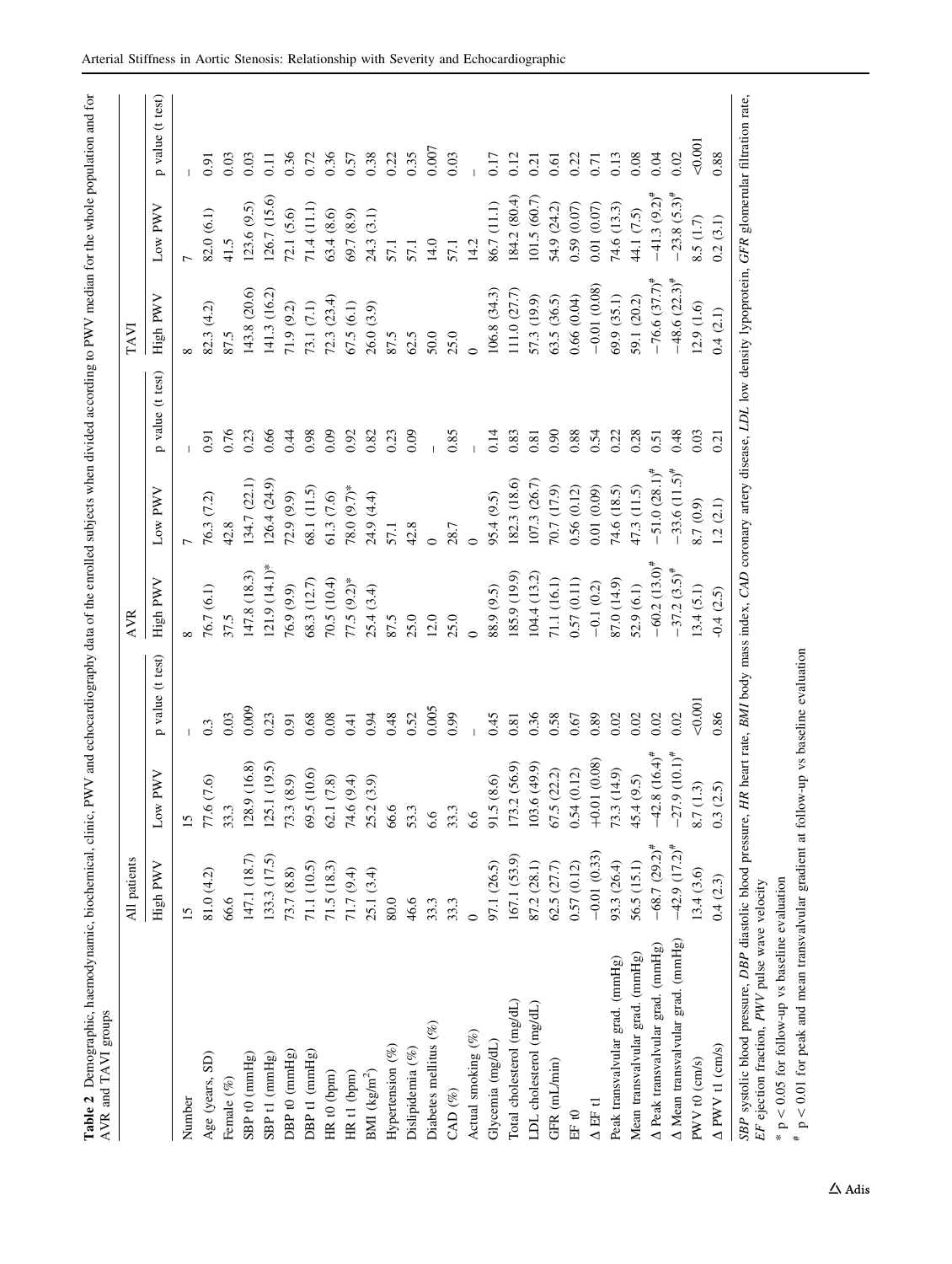<span id="page-5-0"></span>

Fig. 1 Peak and mean transvalvular gradient when subjects are divided according to high and low PWV values for the whole population and for AVR and TAVI groups



Fig. 2  $\Delta$ Peak and mean transvalvular gradient when subjects are divided according to high and low PWV values for the whole population and for AVR and TAVI groups

 $(r = 0.39, p = 0.03)$ , to peak and mean transvalvular gradient  $(r = 0.40, p = 0.03$  and  $r = 0.37, p = 0.04$ , respectively) and also with  $\Delta$  peak and mean transvalvular gradient  $(r = -0.44, p = 0.02 \text{ and } r = -0.39, p = 0.04 \text{ respec-}$ tively). In this quite old group of patients, no correlation was seen with age, DBP, cholesterol, glycemia and EF. When patients were divided accordingly to the two different procedures no correlation was seen in AVR patients while all the correlation were confirmed, and further strengthened in TAVI subjects (t0 peak transvalvular gradient:  $r = 0.55$ ,  $p = 0.03$ ; t0 mean transvalvular gradient and  $r = 0.58$ ,  $p = 0.02$ ;  $\Delta$ peak transvalvular gradient:  $r = -0.70$ ,  $p = 0.004$ ;  $\Delta$  mean transvalvular gradient:  $r = -0.72$ ;  $p = 0.003$ ).  $\Delta$ PWV did not show any significant correlations.

The relationship between  $\Delta$  peak and mean transvalvular gradient and PWV resist at the multivariate analysis in

TAVI subjects with a  $r^2$  of 0.66 and 0.62, respectively  $(p<0.05)$ .

#### 4 Discussion

Our study provides evidence of a correlation between baseline PWV and peak and mean transvalvular pressure gradient (representative of AS severity) in patients with symptomatic high grade AS. Furthermore we demonstrate that PWV is able to predict the procedure response in TAVI subgroups subjects.

Only three previous work evaluated arterial stiffness relation with AS severity. Liu et al. [[17\]](#page-8-0) found a significant association between increased aortic pressure gradient and high PWV values. By contrast, Celik et al. [\[18](#page-8-0)] and Kidher et al. [\[19](#page-8-0)] did not found this correlation.

By demonstrating this relation our study supports the hypothesis that AS and arterial stiffness are different spectrum of the same atherosclerotic disease. Since there were no important patients enrollment and technical differences between our and the other cited studies only a larger study can probably drawn definitive conclusion regarding correlation between arterial stiffness and AS.

We reassess arterial stiffness one week after procedures and we found that average PWV did not change in the early post-operative period both in surgical AVR and TAVI subjects. Previous works on the field used a different technique, i.e., the  $\beta$  stiffness index of the ascending aorta with echocardiographic evaluation. Similarly to arterial distensibility it is a vascular stiffness index that quantify changes in arterial diameter in response to blood pressure changes from diastole to systole [\[25](#page-8-0)]. Accordingly to expert consensus [[8\]](#page-8-0), different stiffness index provide different pathophysiological and therapeutical information, so, in this case, results are not of simple interpretation. Evidence exist of an impairment of the  $\beta$  stiffness index of the ascending aorta in the first post-operative period (1 week) in surgical AVR subjects  $[16]$  $[16]$  that is not confirmed in TAVI patients [[15\]](#page-8-0). In both procedures long-term follow-up shown a normalization or an improvement in distensibility of the ascending aorta [[13,](#page-8-0) [16\]](#page-8-0). As speculate from the cited works [[15,](#page-8-0) [16\]](#page-8-0), the impairment in the early post-operative period is probably determined by an ''aortic stunning'' during the surgical AVR that is not present in the TAVI subjects.

Dissimilarities from the cited works could be explained by the different methodological assessment. In fact PWV (femoral to carotid) evaluate all the aortic vessel, instead previous studies assess only ascending aorta  $\beta$  index. Ascending aorta is the vessel that is directly influenced by the two procedures and so its evaluation permit to shown earlier changes.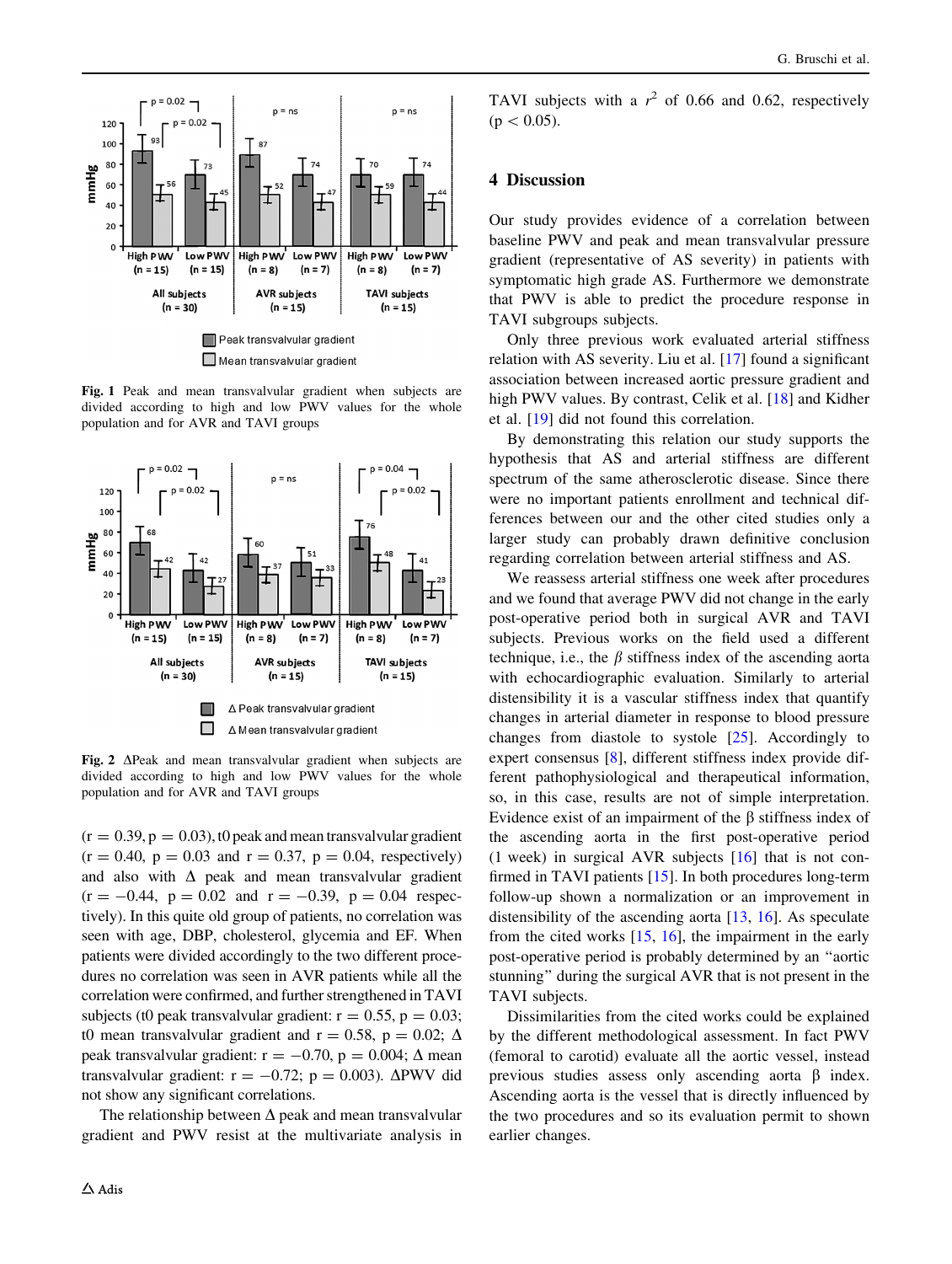| <br>The coconded of the coconded in the second second in the second second second in the second second in the second second in the second second in the second second in the second second in the second second in the second<br>and the partner and<br>֞ |  |
|-----------------------------------------------------------------------------------------------------------------------------------------------------------------------------------------------------------------------------------------------------------|--|
| į<br>j                                                                                                                                                                                                                                                    |  |
| co unham diundo<br>.<br>.<br>.<br>.<br>ייי שאטוני                                                                                                                                                                                                         |  |
| contributed that the case of the contributed to<br>and on the complete set                                                                                                                                                                                |  |
|                                                                                                                                                                                                                                                           |  |
| $\ddot{\tilde{}}$<br>ישע שנו<br>Lond                                                                                                                                                                                                                      |  |
| $\geq$<br>Í                                                                                                                                                                                                                                               |  |
|                                                                                                                                                                                                                                                           |  |
|                                                                                                                                                                                                                                                           |  |
| ļ                                                                                                                                                                                                                                                         |  |

<span id="page-6-0"></span>

|                                   | All patients       |                   |                  | <b>AVR</b>            |                   |                   | TAVI                |                    |                   |
|-----------------------------------|--------------------|-------------------|------------------|-----------------------|-------------------|-------------------|---------------------|--------------------|-------------------|
|                                   | PWV decrease       | increase<br>PWV   | p value (t test) | PWV decrease          | PWV increase      | p value (t test)  | PWV decrease        | PWV increase       | p value (t test)  |
| Number                            | $\Box$             |                   |                  |                       | $\overline{10}$   |                   |                     | $\overline{a}$     |                   |
| Age (years, SD)                   | 78.8 (6.8)         | (6.3)<br>79.5(    | $0.\overline{3}$ | 73.8(3.1)             | 77.8 (7.4)        | 0.27              | 85.0 (4.2)          | 81.1 (5.0)         | 0.19              |
| Female $(\%)$                     | 55.5               | 52.6              | 0.54             | 20.0                  | 50.0              | 0.04              | 100.0               | 50.0               | 0.001             |
| $SBP$ to $(mmHg)$                 | 138.3 (11.7)       | (22.7)<br>137.9   | 0.95             | 143.0 (12.1)          | $(41.0 \; (24.4)$ | 0.87              | (33.2(8.4)          | 135.0 (21.8)       | 0.86              |
| SBP t1 (mmHg)                     | (23.9)(14.5)       | $(20.1)$<br>131.5 | 0.31             | 117.1 (14.8)          | 127.5 (21.0)      | 0.34              | 132.0(8.6)          | 135.2(19.5)        | 0.73              |
| DBP t0 $(mmHg)$                   | 78.3 (9.0)         | (7.9)<br>71.4(    | 0.06             | 80.2 (10.6)           | 72.5(8.9)         | 0.17              | 74.0 (8.2)          | 70.5(7.2)          | 0.40              |
| DBP t1 (mmHg)                     | 72.8(14.8)         | (8.2)<br>69.2     | 0.40             | 65.0 (15.8)           | 69.8(9.8)         | 0.48              | 74.0 (11.0)         | 68.6 (6.7)         | 0.08              |
| HR <sub>t0</sub> (bpm)            | 68.2 (10.8)        | (8.2)<br>66.2     | 0.73             | 67.2 (10.1)           | 64.6 (11.4)       | 0.67              | 72.2 (12.9)         | 67.6 (20.1)        | 0.65              |
| HR <sub>t1</sub> (bpm)            | 76.3 (10.3)        | (8.9)<br>$71.8\,$ | 0.23             | 82.6(8.4)             | 75.3(8.9)         | 0.15              | 72.4 (10.4)         | 68.5 (7.9)         | 0.42              |
| BMI $(Kg/m^2)$                    | 25.4(3.4)          | (3.8)<br>25.1     | 0.84             | 26.6(2.8)             | 24.4 (4.2)        | 0.31              | 23.1 (3.8)          | 25.7 (3.5)         | 0.19              |
| Hypertension $(\% )$              | 88.8               | 73.6              | 0.67             | 80.0                  | 70.0              | 0.45              | 100.0               | 70.0               | 0.02              |
| Dislipidemia (%)                  | 44.4               | 52.6              | 0.48             | 40.0                  | 30.0              | 0.32              | 60.0                | 70.0               | 0.35              |
| Diabetes Mellitus (%)             | 33.3               | 15.7              | 0.04             | 20.0                  |                   |                   | 40.0                | 30.0               | $\overline{0.21}$ |
| CAD <sup>(%)</sup>                | 33.3               | 36.8              | 0.82             | 40.0                  | 20.0              | 0.07              | 20.0                | 50.0               | 0.04              |
| Actual smoking (%)                | $\overline{C}$     | 5.2               |                  |                       |                   |                   |                     | $10.0\,$           |                   |
| Glycemia (mg/dL)                  | 95.9 (19.6)        | (18.7)<br>93.4    | 0.76             | 91.0(5.0)             | 92.6(9.4)         | 0.76              | 91.0 (34.4)         | 94.1 (25.4)        | 0.85              |
| Total Cholesterol (mg/dL)         | 178.3 (56.6)       | (54.1)<br>165.3   | 0.62             | 174.5 (19.3)          | 191.7 (16.1)      | 0.16              | 183.3 (94.7)        | 142.7 (11.7)       | 0.45              |
| LDL cholesterol (mg/dL)           | 103.4(47.2)        | (35.3)<br>89.8    | 0.47             | 97.5(6.4)             | (10.5(19.9))      | 0.25              | 111.3 (80.3)        | 72.0 (37.0)        | 0.30              |
| GFR (mL/min)                      | 59.8 (24.3)        | (25.2)<br>67.3    | 0.46             | 73.4 (15.6)           | 69.2 (17.4)       | 0.66              | 42.4 (20.5)         | 65.5 (31.5)        | 0.15              |
| $\rm EF$ t<br>0                   | 0.52(0.19)         | (0.12)<br>0.57    | 0.82             | 0.60(0.05)            | 0.54(0.12)        | 0.34              | 0.57(0.07)          | 0.60(0.13)         | 0.66              |
| $\Delta$ EF t1                    | 0.02(0.31)         | $-0.07(0.18)$     | 0.44             | $-0.07(0.2)$          | $-0.04(0.05)$     | 0.52              | 0.01(0.07)          | 0.01(0.07)         | 0.94              |
| Peak transvalvular grad. (mmHg)   | 86.3 (28.3)        | 83.4 (22.3)       | 0.77             | 83.2 (18.2)           | 80.9 (17.5)       | 0.83              | 90.2 (35.2)         | 85.1 (25.6)        | 0.75              |
| Mean transvalvular grad. (mmHg)   | 50.2(11.1)         | 51.6 (13.8)       | 0.81             | 49.6 (8.6)            | 50.3 (10.2)       | 0.89              | 50.4 (18.0)         | 52.5 (16.6)        | 0.82              |
| A Peak transvalvular grad. (mmHg) | $-61.3(38.3)^{\#}$ | $-58.0 (23.7)^*$  | 0.80             | $-56.8(10.5)^{*}$     | $-54.5(15.8)^{4}$ | 0.86              | $-65.5(48.1)^{#}$   | $-59.9 (27.7)^{4}$ | 0.78              |
| A Mean transvalvular grad. (mmHg) | $-35.9(20.2)^{4}$  | $-37.3(15.1)^{4}$ | 0.84             | $-34.3$ $(10.5)^{\#}$ | $-36.3(6.9)^{*}$  | 0.70              | $-36.0 (27.3)^{\#}$ | $-38.0(18.9)^{\#}$ | 0.87              |
| PWV t0 $\left(\text{cm/s}\right)$ | (2.4(5.3)          | 10.5(2.5)         | 0.18             | 13.7(6.3)             | 10.0(2.5)         | $\overline{0.11}$ | 12.5(5.2)           | 10.9(2.6)          | 0.43              |
| $\Delta$ PWV t1 (cm/s)            | $-2.3(1.7)$        | 1.5(1.6)          | 0.001            | $-2.0(0.9)$           | 1.6(1.9)          | 0.001             | $-2.4(2.3)$         | 1.5 (1.4)          | 0.001             |

\* p #

 $< 0.05$  for follow-up vs baseline evaluation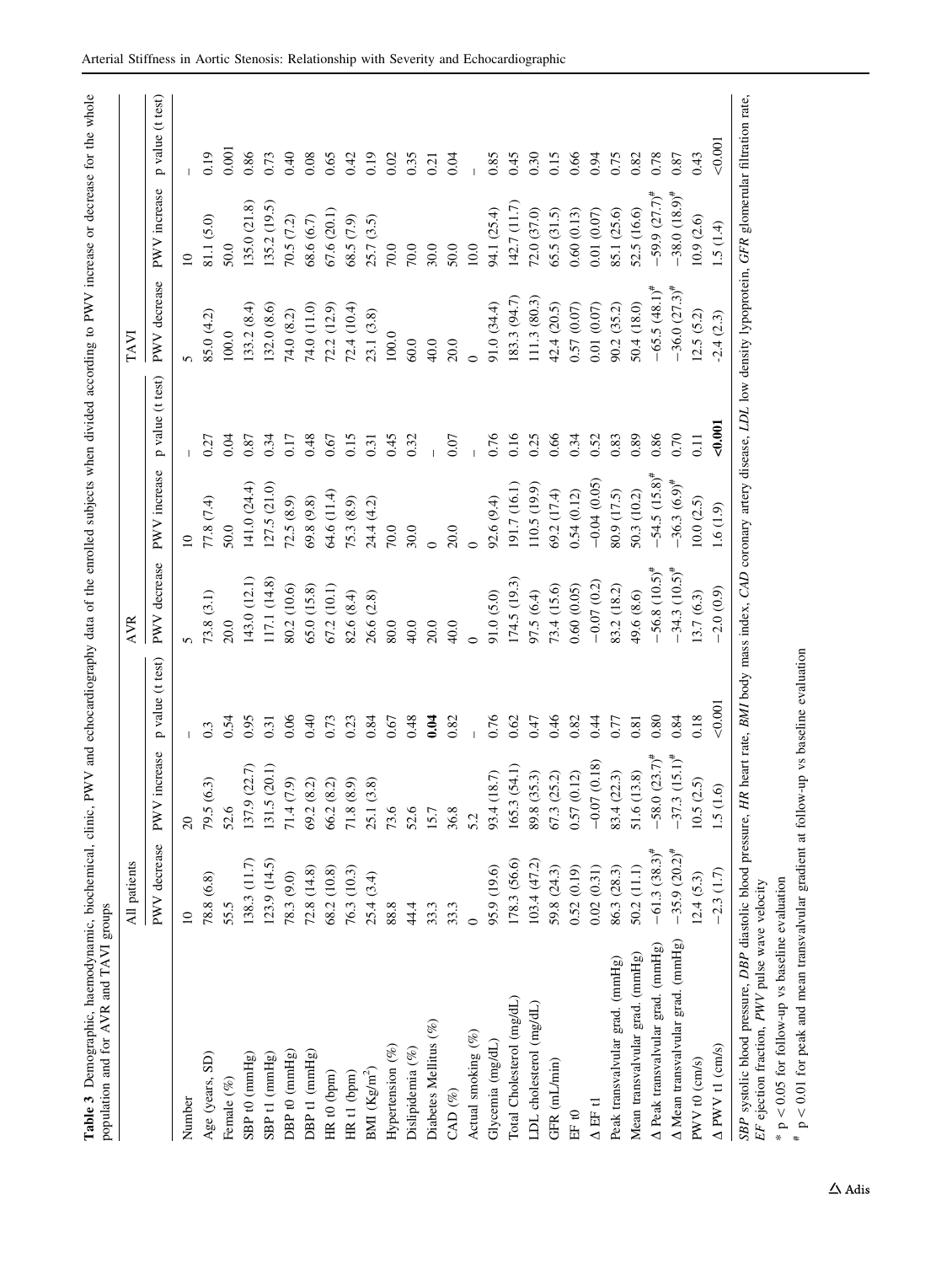<span id="page-7-0"></span>Table 4 PWV correlations with transvalvular gradient in whole population and for AVR and TAVI groups

|                                          | All patients |      | AVR     |      | TAVI    |       |
|------------------------------------------|--------------|------|---------|------|---------|-------|
|                                          |              | p    |         | p    | r       | p     |
| Peak transvalvular grad. (mmHg)          | 0.40         | 0.03 | 0.54    | 0.06 | 0.55    | 0.03  |
| Mean transvalvular grad. (mmHg)          | 0.37         | 0.04 | 0.47    | 0.09 | 0.58    | 0.02  |
| $\Delta$ Peak transvalvular grad. (mmHg) | $-0.44$      | 0.02 | $-0.33$ | 0.34 | $-0.7$  | 0.004 |
| $\Delta$ Mean transvalvular grad. (mmHg) | $-0.39$      | 0.04 | $-0.46$ | 0.15 | $-0.72$ | 0.003 |

In our opinion, the most important finding of our work, however, is the possibility of the PWV to predict the echocardiographic response to the aortic valve replacement procedures. Both surgical AVR and TAVI subgroup shown a good response to the procedures but the finding of a better response in patients with higher PWV was confirmed only in TAVI subjects. Although average PWV values did not change, in some patient it increases and in some others it decreases. When we divided patients accordingly to their increased/decreased PWV values no differences between groups were seen demonstrating that baseline values are more important than their variance in the early post-operative period. Although patients with higher PWV showed better TAVI procedures response they are probably at higher risk of CV complication despite we did not analyze this point due to the few number of events.

Only one previous study evaluated PWV in AVR subjects showing its correlation with NYHA class both pre and post-operatively but not with proBNP and EF [[19\]](#page-8-0). Other analysis from the same study found that higher PWV was correlated with poor quality of life [\[26](#page-8-0)] and cognitive dysfunction [\[27](#page-8-0)] both pre and post-operatively and that it does not correlate with post-operatively acute kidney failure, a well know surgical AVR complication [[28\]](#page-8-0).

This is the first time that carotid-femoral PWV is evaluated in AS patients undergoing both AVR and TAVI. These procedures presents different indication and their influences on aortic root is very different. Our finding of its correlation with echocardiographic response only in TAVI subjects probably indicates that in surgical AVR patients other factors determine the response. These are likely correlated with the surgical procedure such as the cardiosurgical and anesthesiological variables, the need of ematic transfusion or the drop in BP and HR post-operatively.

Unfortunately we did not assess systematically NYHA class on long-term follow-up so we can only speculate on echocardiographic short-term procedures response instead of the clinical one.

Our study presents some limitations. First of all, similarly to previous studies on AS, the present one was limited by the small number of patients and so interpretation of the results of the current study require caution. Furthermore the limited number of subjects made some subgroups small, limiting the power to detect associations or changes.

Thirdly, changes in drug treatment were not registered and so we were unable to take into account effect of changes when data were analyzed. The principal limitation of our study, as we have already highlighted, is the absence of clinical response data (i.e. NYHA class) and laboratory data (i.e. proBNP assessment) as well as the short-term follow-up data that doesn't allow to draw conclusion on a longer time, even if long follow-up could be difficult since the population is already very old at the baseline evaluation.

# 5 Conclusions

Higher PWV is correlated with higher transvalvular pressure gradient in AS subjects, that it doesn't change in the early post-operative period and, finally, that it is able to predict the echocardiographic procedure response in TAVI subgroup. Baseline evaluation of arterial stiffness in patients candidates to TAVI can help correctly selects subjects, even if larger and longer follow-up studies are needed before definitive conclusion can be drawn.

## Compliance with ethical standards

Conflict of interest All the authors declare that they have no conflict of interest.

Ethical approval All procedures performed in studies involving human participants were in accordance with the ethical standards of the institutional and/or national research committee and with the 1964 Helsinki declaration and its later amendments or comparable ethical standards.

Funding This research did not receive any specific grant from funding agencies in the public, commercial, or not-for-profit sectors.

Informed consent Informed consent was obtained from all individual participants included in the study.

# References

- 1. Rashedi N, Otto CM. Aortic Stenosis: changing diseae concepts. J Cardiovasc Ultrasound. 2015;23(2):59–69.
- 2. Czarny MJ, Resar JR. Diagnosis and management of valvular aortic stenosis. Clin Med Insights Cardiol. 2014;8:15–24.